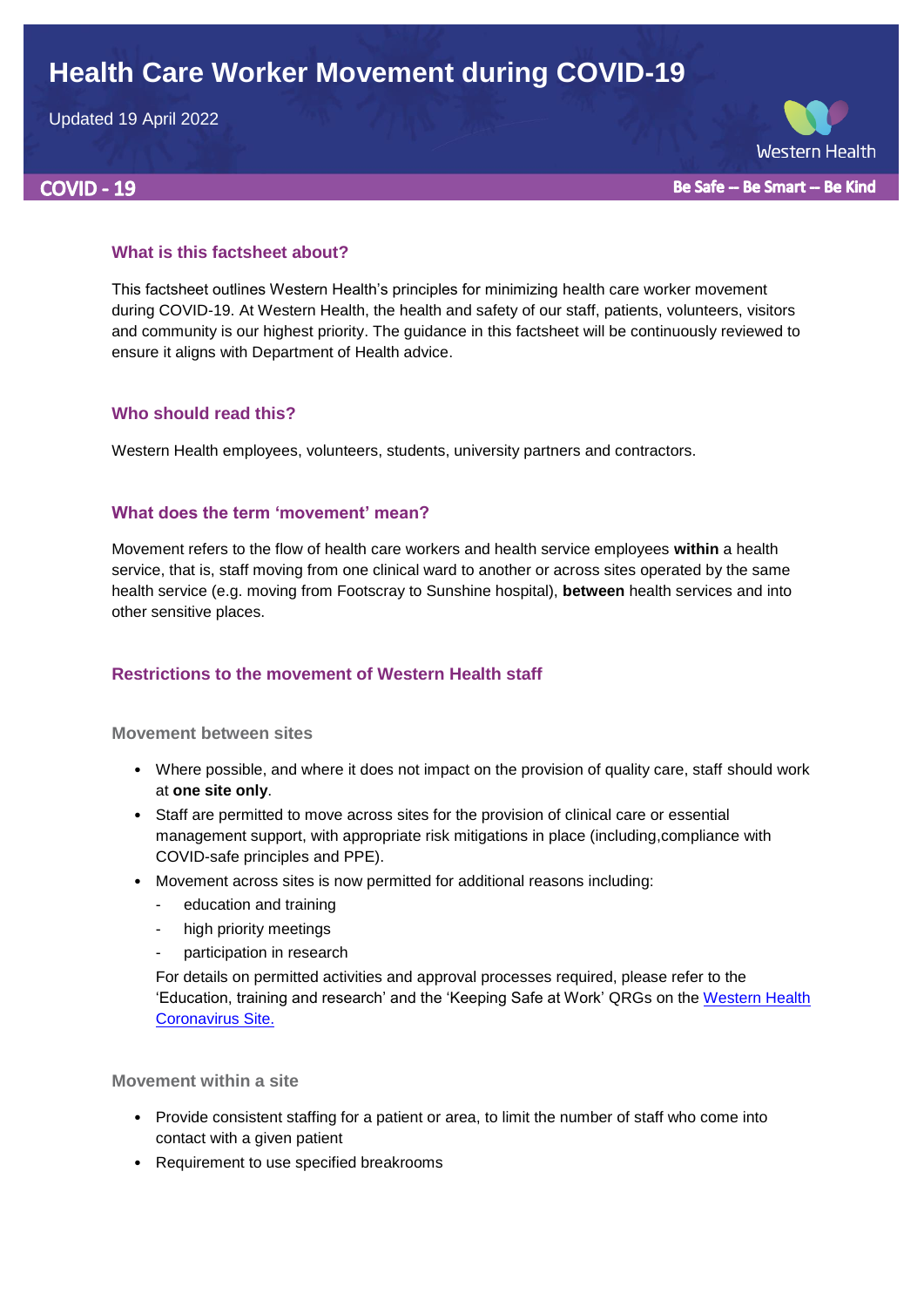- Where feasible rostering practices to cohort healthcare workers into sub-teams (e.g. Team A and Team B within a workgroup)
- Only healthcare workers who are essential to the delivery of care should enter areas designated for the care of suspected or confirmed cases of COVID-19

**Healthcare workers who work at a Residential Aged Care Facility**

Due to the vulnerable patient cohorts, healthcare workers should work at a single residential aged care facility where possible.

If working across multiple residential aged care facilities, it is strongly recommended that staff complete Rapid Antigen Testing (RAT) in the 24 hours prior to changing sites and return a negative result before commencing their scheduled shift.

# **COVID-safe principles**

Staff must comply with physical distancing and density quotients, where possible. Staff must comply with infection prevention and control practices, including hand hygiene.

## **Vaccination**

Staff must be double vaccinated, as per Victorian government requirements, and are required to have had a third dose by 29 March 2022.

#### **Personal Protective Equipment (PPE)**

All staff are required to follow the Western Health PPE guidelines and comply with the PPE requirements of the area/ ward/ setting to which they are moving. All clinical staff must be fit-tested for P2/ N95 PPE.

**Working across different health services** 

There are currently no additional restrictions to staff working between different health services.

Staff who work for more than one employer must declare they work at other sites by notifying their manager AND by emailing **[westernhealthhr@wh.org.au](mailto:westernhealthhr@wh.org.au)** OR by completing this online declaration **[https://bit.ly/3fTcLHI.](https://bit.ly/3fTcLHI)** 

#### **Staff movement in the context of a hospital outbreak**

Staff exposed to a hospital outbreak will be contacted by the WH Infection Prevention team who will determine the degree of exposure and associated directives for the staff member, for example, the need to quarantine, seek COVID-19 testing and any further restrictions to movement required.